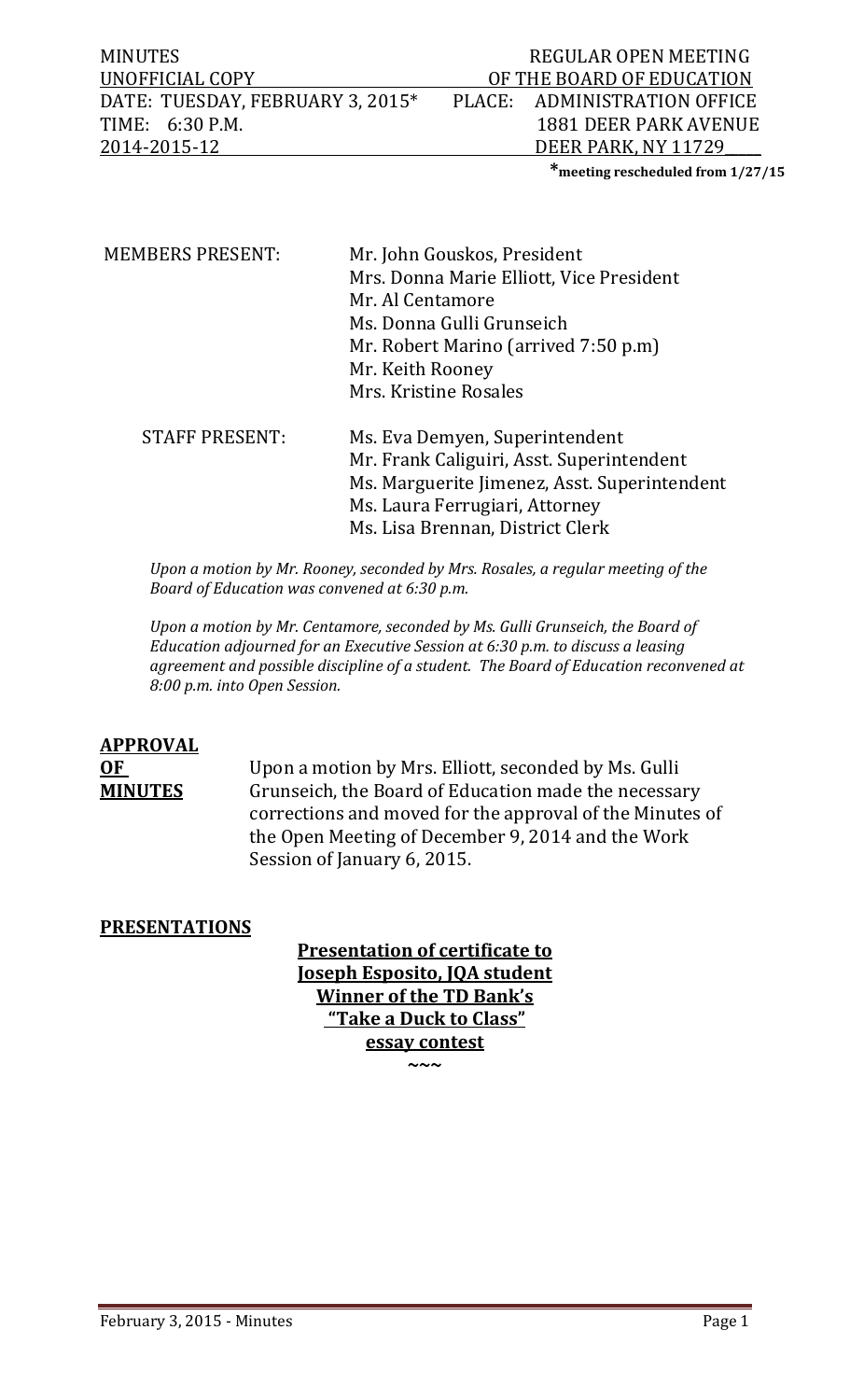**FIRST #2350** *Resolution:*

**READING** *Upon a motion by Mrs. Rosales, seconded by Ms. Gulli Grunseich,* **OF POLICY** *the Board of Education unanimously approved the following*

> **RESOLVED**, that Board of Education approve revisions to the below noted policy.

> > #2350 Board Meeting Procedures



**READING &** *Upon a motion by Ms. Gulli Grunseich, seconded by Mr. Centamore,* **APPROVAL –** *the Board of Education unanimously approved to TABLE the*  **POLICY #5280** *following Resolution:*

> **RESOVLED, t**hat the Board of Education approve revisions to the below noted policy:

> > #5280 - Interscholastic Athletics

**AUTHORIZING NATURAL GAS PURCHASES UNDER COUNTY CONTRACTS BY DEER PARK UNION AND COUNTY LAW**

**FREE SCHOOL** *Upon a motion by Ms. Gulli Grunsiech, seconded by* **DISTRICT PURSUANT** *Mrs. Elliott, the Board of Education unanimously*  **TO NEW YORK STATE** *approved the following Resolution:*

> **WHEREAS,** subdivision (3) of section 103 of Article 5-A of the General Municipal Law provides, in part, that:

"[i] … any officer, board or agency of a political subdivision or of any district therein [is] authorized to make purchases of materials, equipment or supplies, …

when available, through the county in which the political subdivision or district is located or through any county within the state subject to the rules established pursuant to [subdivision two of section four](http://web2.westlaw.com/find/default.wl?referencepositiontype=T&docname=NYCYS408-A&rp=%2ffind%2fdefault.wl&sv=Full&utid=%7b9CD488D6-7416-4454-B1BF-E71ED6693034%7d&rs=WLW8.10&db=1000065&tf=-1&findtype=L&fn=_top&mt=NewYork&vr=2.0&referenceposition=SP%3b57e60000f6d46&tc=-1&ordoc=2627633)  [hundred eight-a of the county law…](http://web2.westlaw.com/find/default.wl?referencepositiontype=T&docname=NYCYS408-A&rp=%2ffind%2fdefault.wl&sv=Full&utid=%7b9CD488D6-7416-4454-B1BF-E71ED6693034%7d&rs=WLW8.10&db=1000065&tf=-1&findtype=L&fn=_top&mt=NewYork&vr=2.0&referenceposition=SP%3b57e60000f6d46&tc=-1&ordoc=2627633);" and

**WHEREAS,** subdivision (2) of section 408-a of the County Law provides that "the board of supervisors may, in the case of any purchase contract or any contract for services, other than services subject to article nine of the labor law, … authorize the inclusion of a provision whereby purchases may be made or such services may be obtained under such contract by any political subdivision or fire company (as both are defined in section one hundred of the general municipal law) or district….;" and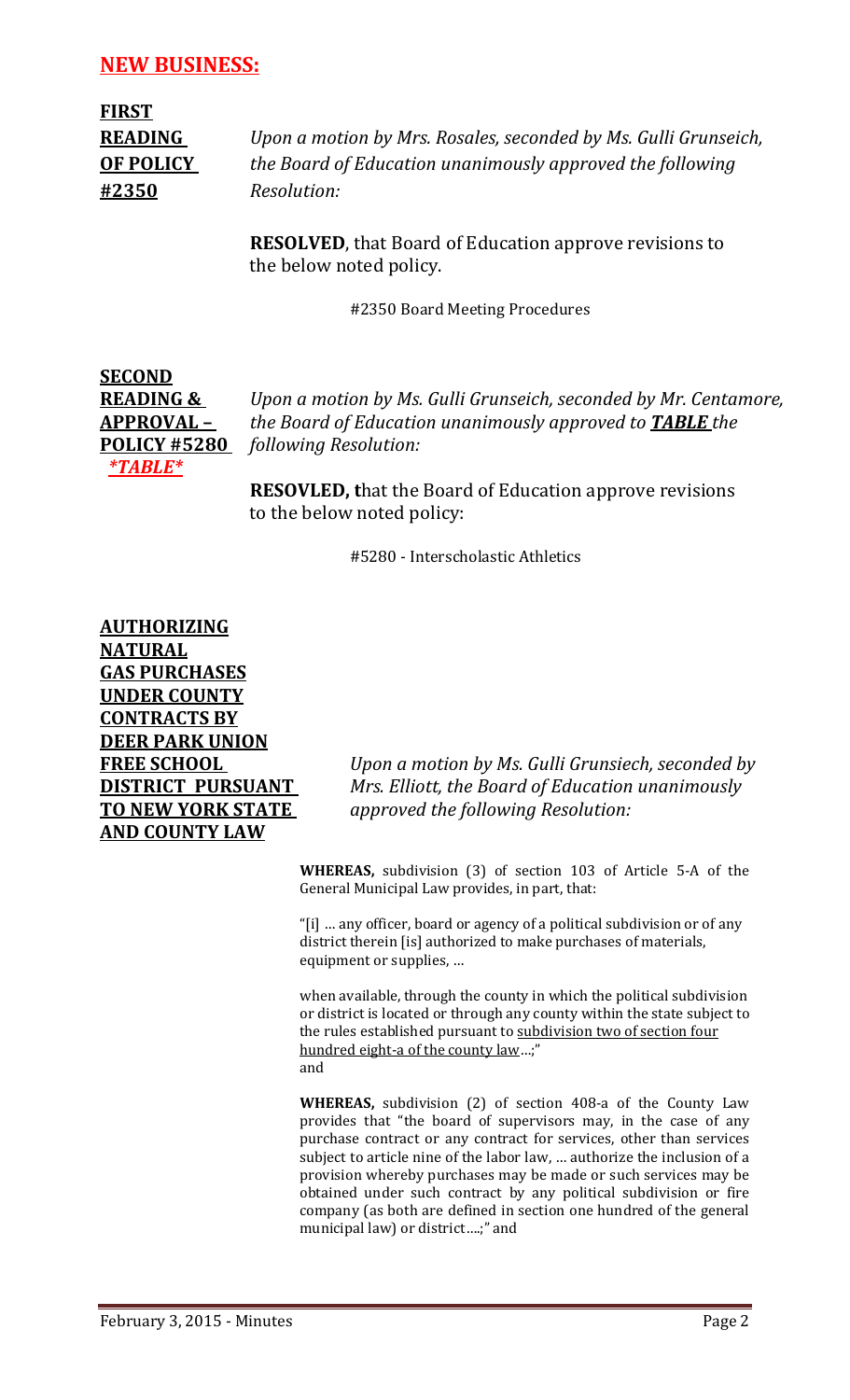**WHEREAS,** Suffolk County Resolution 921-2011 authorized political subdivisions and fire companies as defined by General Municipal Law § 100 to use County contracts to purchase natural gas; and

**WHEREAS,** it is the intention of the County to issue a request for proposals for a gas commodity price manager and a request for bids for the supply of natural gas, and after evaluation of the responses received, the County may award a contract to a natural gas price manager or a natural gas purveyor, or both; and

**WHEREAS,** it is the desire of the County to have political subdivisions and fire companies participate in the cooperative purchase of the natural gas commodity pursuant to GML § 103(3); County Law § 408-a and Suffolk County Resolution 921-2011; and

**WHEREAS,** the economic benefits resulting from a collaborative procurement effort and the combined purchasing needs of municipalities participating in the agreement benefits all taxpayers; and

**WHEREAS,** energy commodity market pricing is subject to frequent "real-time" (minute by minute) change based on free market conditions, and energy marketers will not guarantee pricing included in bid responses for more than a few hours after the official bid opening, therefore making it necessary for Suffolk County representatives to know with certainty which municipalities will participate in a gas purchase agreement and the respective consumption habits of all participants in order to properly evaluate a bid; and

**WHEREAS,** it is the desire of the Deer Park Union Free School District to participate in the County's request for proposals for a gas commodity price manager and the request for bids for the natural gas commodity, and to satisfy its natural gas needs via cooperative purchases of the commodity pursuant to the terms and conditions of the natural gas purchase agreement awarded by the County; now therefore be it

**RESOLVED,** the President of the Board of Education of the Deer Park Union Free School District and/or his/her designee(s) is hereby authorized, directed and empowered, to cooperate and participate in the County's request for proposals for a gas commodity price manager and the request for bids for the natural gas commodity, by supplying to the County all necessary information relating to the Deer Park Union Free School District's natural gas consumption history and projected consumption needs and such

other information as may be necessary for the County to develop complete requests for proposals or bids, or both; and it is further

**RESOLVED,** the President of the Board of Education of the Deer Park Union Free School District and/or his/her designee(s) is hereby authorized, directed and empowered, to (i) utilize the services of the natural gas commodity price manager the County may retain to assist with the pricing and procurement of the natural gas commodity, and to (ii) commit to purchase and in fact purchase natural gas for the Deer Park Union Free School District pursuant to the terms and conditions of any natural gas purchase agreement the County may award; and be it further

**RESOLVED,** the execution and delivery on behalf of and in the name of the Deer Park Union Free School District by the President of the Board of Education and/or his/her designee(s) of such agreements, instruments and/or authorizations as may be contemplated by, or necessary or advisable to, consummate or otherwise give full effect to the transactions contemplated by this Resolution is hereby authorized and directed as the President of the Board of Education and/or his/her designee(s) may approve, and the execution and delivery of such agreements, instruments and/or authorizations shall be conclusive evidence of the approval, the authorization and the direction thereof by this Board of Education.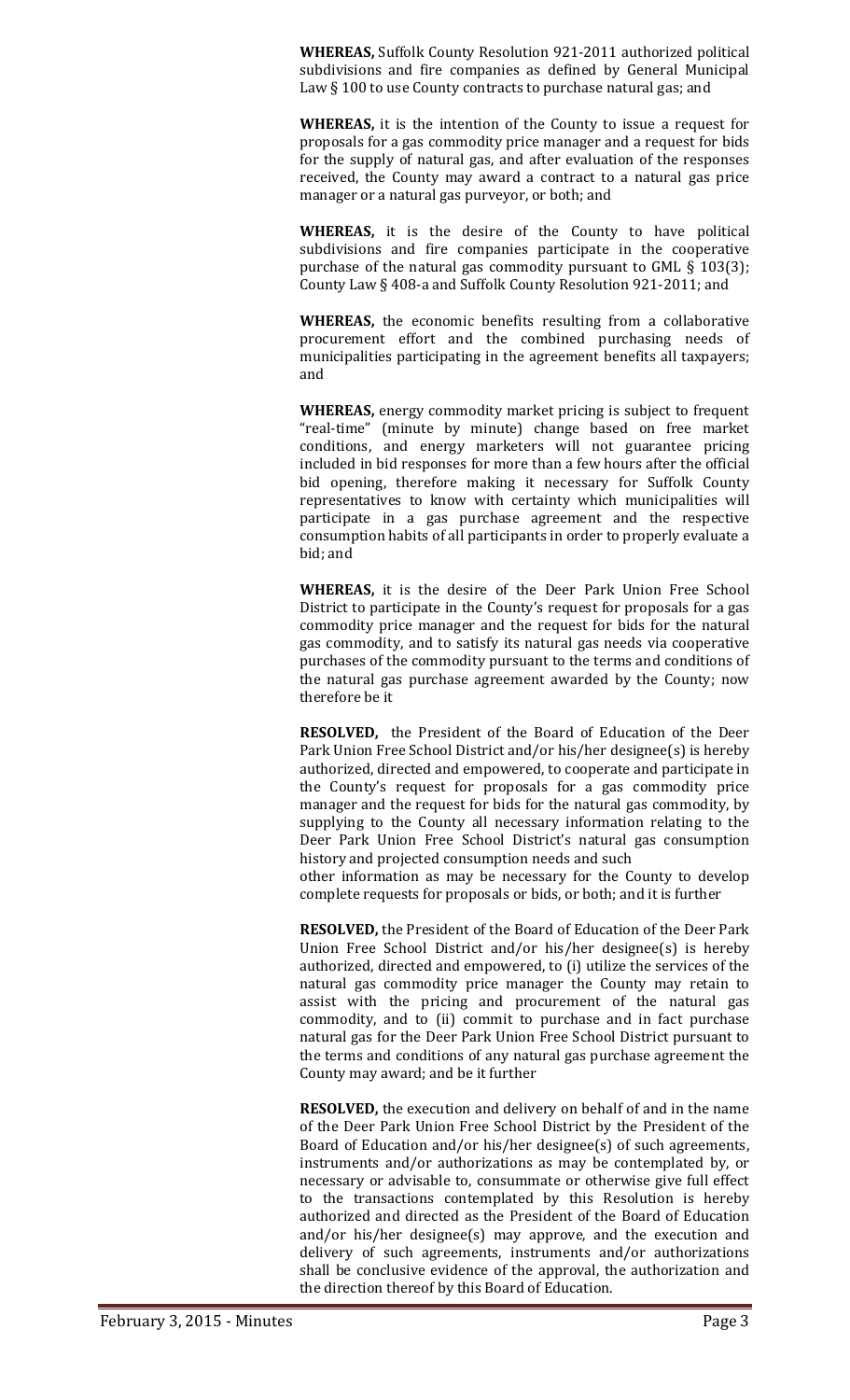**ACCEPTANCE** *Upon a motion by Mrs. Rosales, seconded by Ms. Gulli* **OF MONETARY** *Grunseich, the Board of Education unanimously approved*  **DONATIONS** *the following Resolution:*

> **RESOLVED**, that the Board of Education accepts the following monetary donations to the below listed schools to be deposited into their respective accounts:

- *\$8,339 donation from JQA PFC to JQA – to purchase 20 ipads & covers and an additional donation of 4 document cameras*
- *\$281.60 "Box Tops for Education" – deposited into JQA School Account*
- *\$598.10 "Box Tops for Education" – deposited into JFK Spirit Account*
- *\$260.68 "Stop &Shop School Rewards Program" – deposited into the Robert Frost Principals account*

| <b>MACBOOK</b>   |
|------------------|
| <u>RESALE TO</u> |
| <b>BUYBACK</b>   |
| <b>VENDOR</b>    |
| <u>(Round 2)</u> |

**RESALE TO** *Upon a motion by Mrs. Elliott, seconded by Mr. Rooney, the Board of Education unanimously approved the following*  $Resolution:$ 

**RESOLVED**, that the Board of Education accept the proposal for the resale of approximately 260 MacBooks and chargers.

| <b>DISPOSAL</b> |
|-----------------|
| ОҒ МАТН         |
| <b>BOOKS AT</b> |
| <b>ROBERT</b>   |
| FROST M.S.      |
|                 |

*Upon a motion by Ms. Gulli Grunseich, seconded by Mr. Centamore,* **BOOKS AT** *the Board of Education unanimously approved the following*  $Resolution:$ 

**RESOLVED**, that the Board of Education approve the disposal of outdated math textbooks and workbooks which are out-of-date, damaged and out of curricula. (list in file).

**INCREASE IN DAILY RATE OF PAY FOR PERMANENT SUBSTITUTE TEACHERS, PER-DIEM SUBSTITUTE TEACHERS, CUSTODIANS & SUBSTITUTE TEACHER AIDES**

**SUBSTITUTE** *Upon a motion by Mr. Rooney, seconded by Mrs. Rosales,* **CLERICALS,** *the Board of Education unanimously approved the*  **SUBSTITUTE** *following Resolution:*

> **RESOLVED**, that the following rate of pay for the below listed substitutes is as follows effective February 2, 2015:

- *Permanent Sub teachers from \$115 per day to \$125 per day*
- *Per Diem Sub teachers from \$100 per day to \$110 per day*
- *Sub Clericals from \$10.00 per hour to \$12.00 per hour*
- *Sub Custodians from \$8.50 per hour to \$10.50 per hour*
- *Sub Teacher Aides from \$8.00 per hour to \$9.00 per hour*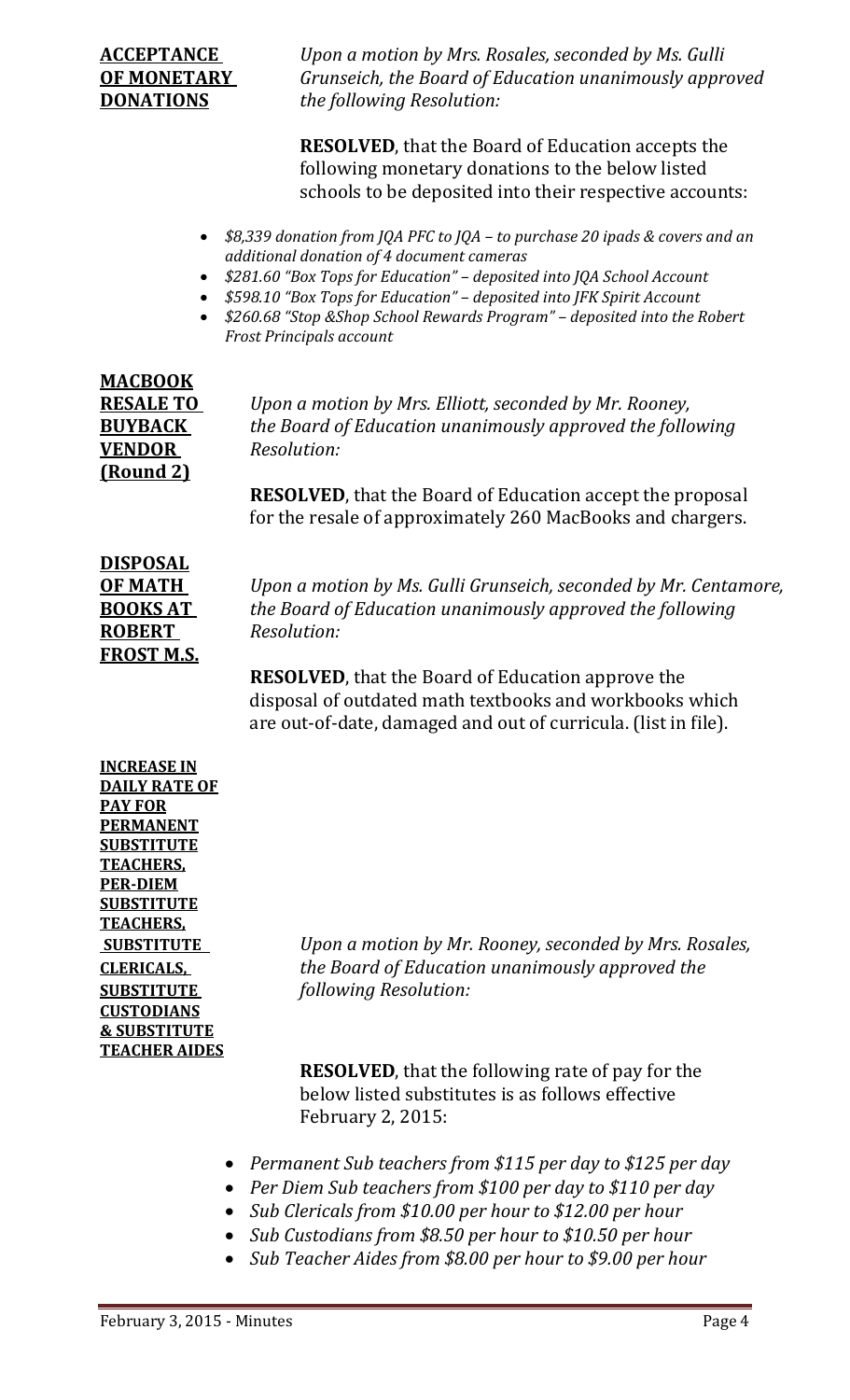**APPROVAL** *Upon a motion by Mr. Rooney, seconded by Mrs. Elliott,* **OF** *the Board of Education unanimously approved the*  **SCHEDULES** *following Schedules collectively:*

# **NON-INSTRUCTIONAL**

#### **SCHEDULE -- NN --APPOINTMENTS (Non-Instructional)**

#### **Michael Delligatti**

John F Kennedy Intermediate School<br>Position: Night Custodial Aide Position: Night Custodial Aide<br>Salary/Step: \$41,344 Salary/Step: \$41,344 Step 1<br>Effective 1/12/2015 Effective 1/12/2015 Salary prorated at @19,399.88

#### **Kosisochukwu Ikwuazom**

Transportation<br>Position: Non-Instructional Bus Aide<br>\$13.03/hour Salary/Step:<br>Effective  $1/20/2015$ 

## **John Nelson**

Memorial<br>Position: Part-Time Duplicating Machine Operator<br>\$22.36/hour Salary/Step:<br>Effective Effective 1/20/2015 15 hours per week

#### **SCHEDULE -- NNPS --PER DIEM SUBSTITUTES (Non-Instructional)**

#### **Maryanna Diaz**

District Wide<br>Position: Substitute Non-Instructional Aide<br>\$9.00/hour Salary/Step:<br>Effective Effective 1/28/2015

#### **Mary Winiarski**

Transportation Substitute Bus Driver<br>\$21.50/hour Salary/Step:<br>Effective Effective 12/8/2014

## **SCHEDULE -- OO --RESIGNATIONS / RETIREMENTS / REMOVALS / TERMINATIONS (Non-Instructional)**

#### **Raymond Capone**

District Wide Substitute Custodian Salary/Step:<br>Effective Effective 1/9/2015 Removal from sub list. No outstanding obligation to the district.

#### **Regina Lamanna**

Transportation Non-Instructional Bus Aide Salary/Step:<br>Effective  $1/5/2015$ Resignation in order to accept position as a Teaching Assistant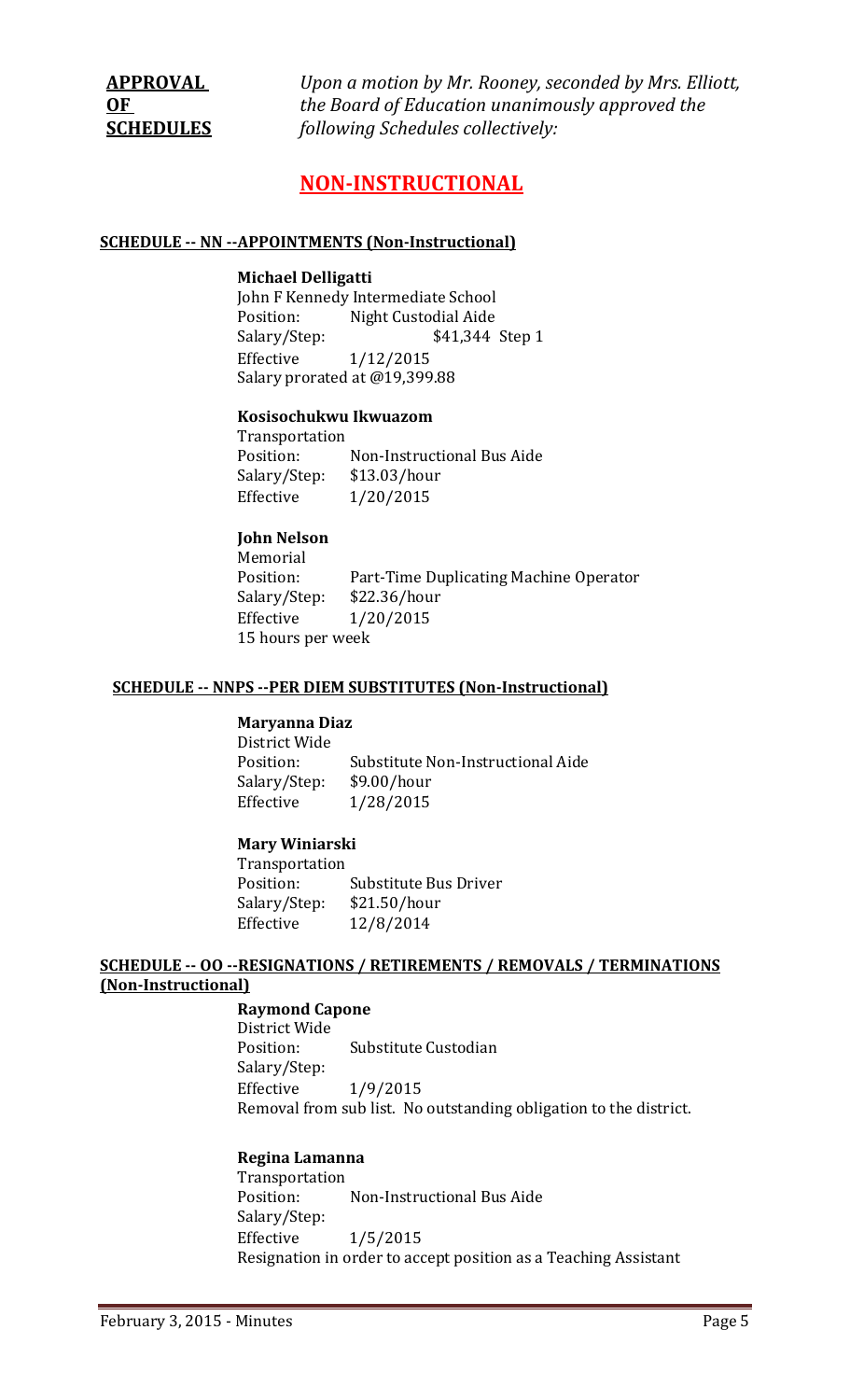#### **Joseph Manzione**

District Wide<br>Position: Substitute Custodian Salary/Step: Effective 1/9/2015 Removal from sub list. No outstanding obligation to the district.

#### **Tracy McGarty**

May Moore School<br>Position: Sch School Attendance Aide Salary/Step: Effective 1/26/2015 Resignation. No outstanding obligation to the district.

## **Patricia Myers**

Transportation<br>Position: Non-Instructional Aide Salary/Step: Effective 12/13/2014 Resignation to accept position as a Teaching Assistant

#### **Darlene Piazza**

John F Kennedy Intermediate School<br>Position: Mon-Instructional Ca Non-Instructional Café Aide Salary/Step: Effective 1/16/2015 Resignation in order to remain on the substitute T.A. list

#### **Louise Piazza**

Robert Frost Middle School<br>Position: Clerk Typist Clerk Typist Salary/Step: Effective 8/12/2015 Resignation for the purpose of Retirement

#### **Charles Salerno**

John F Kennedy Intermediate School<br>Position: Night Custodian Night Custodian Salary/Step: Effective 12/27/2014 CHANGE of resignation date

#### **Charles Salerno**

John F Kennedy Intermediate School<br>Position: Night Custodian Night Custodian Salary/Step:<br>Effective  $1/2/2015$ Resignation. No outstanding obligation to the district.

## **Bernard Smith**

District Wide Substitute Custodian Salary/Step: Effective 1/9/2015 Removal from sub list. No outstanding obligation to the district.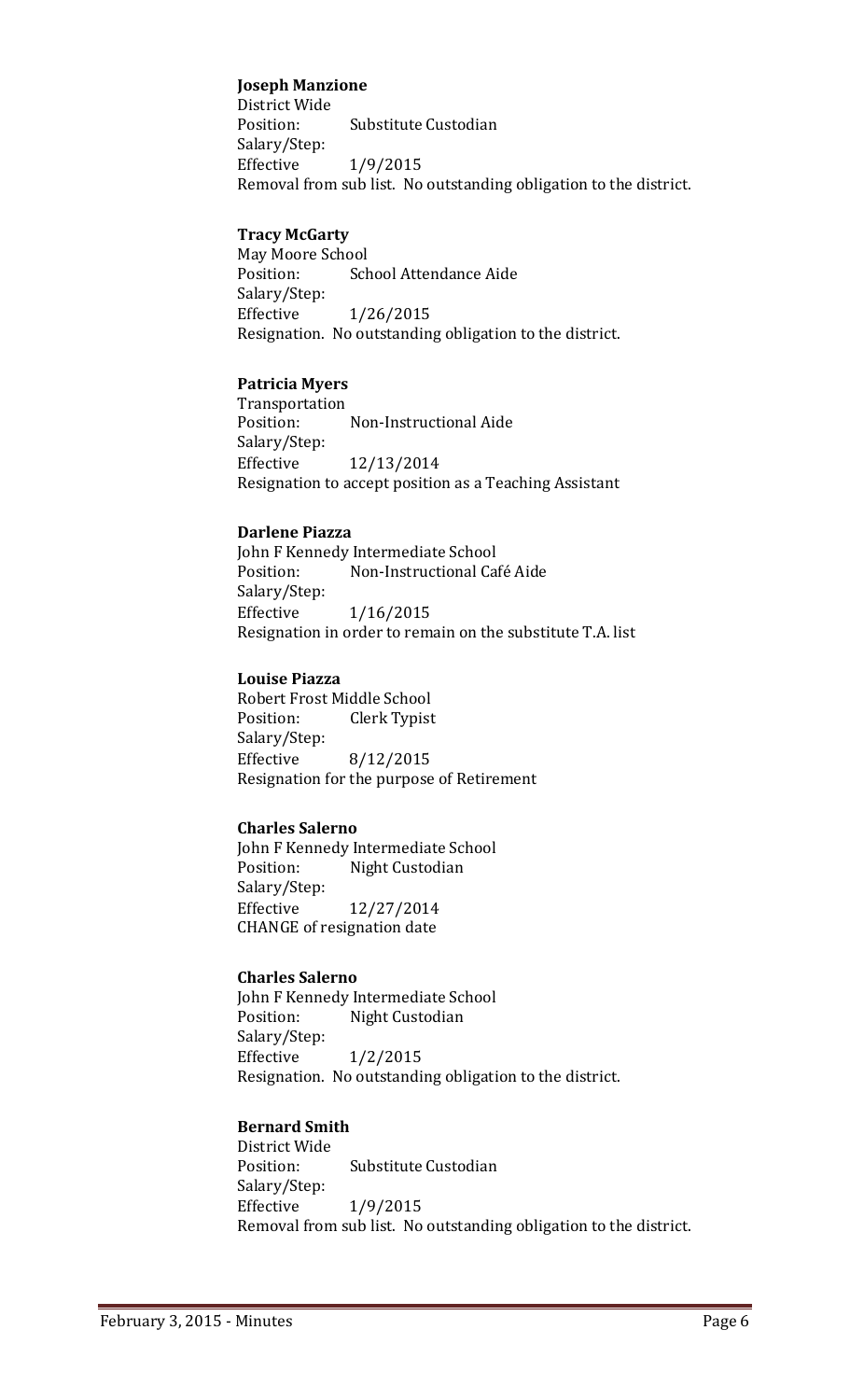## **SCHEDULE -- QQ --LEAVES OF ABSENCE (Non-Instructional)**

## **Rosalyn Baskin**

Transportation Position: Bus Aide Salary/Step: Effective 1/12/2015 - 2/27/2015 1/12/15-2/6/15 Paid Medical LOA (FMLA) 2/7/15-2/27/15 Unpaid Medical LOA (FMLA)

## **Vincent DiMartino**

Transportation **Bus Driver** Salary/Step: Effective 1/7/2015 - 1/30/2015 Unpaid Medical LOA (FMLA)

#### **Michael Fullam**

John F Kennedy Intermediate School<br>Position: Night Custodian Night Custodian Salary/Step:<br>Effective  $1/5/2015 - 1/6/2015$ Extension of Paid Medical LOA (FMLA)

## **Brittany Goes**

Robert Frost Middle School<br>Position: Nurse Position: Salary/Step:<br>Effective Effective 12/11/2014 - 1/7/2015 Extension of Paid Medical LOA (FMLA)

## **Anthony Grosso**

Transportation **Bus Driver** Salary/Step: Effective 11/24/2014 - 12/12/2014 CHANGE of dates: Returning Early

## **Helene Horodnicki**

May Moore School<br>Position: Nurse Position: Salary/Step: Effective 12/20/2014 - 1/27/2015 Extension of Paid Medical LOA (FMLA)

## **Linda Keher**

Transportation<br>Position: **Bus Driver** Salary/Step: Effective 12/8/2014 - 1/30/2015 Unpaid Medical LOA (FMLA)

## **Louise Piazza**

Memorial<br>Position: **Clerk Typist** Salary/Step:<br>Effective Effective 12/11/2014 - 1/4/2015 Extension of Paid Medical LOA (FMLA)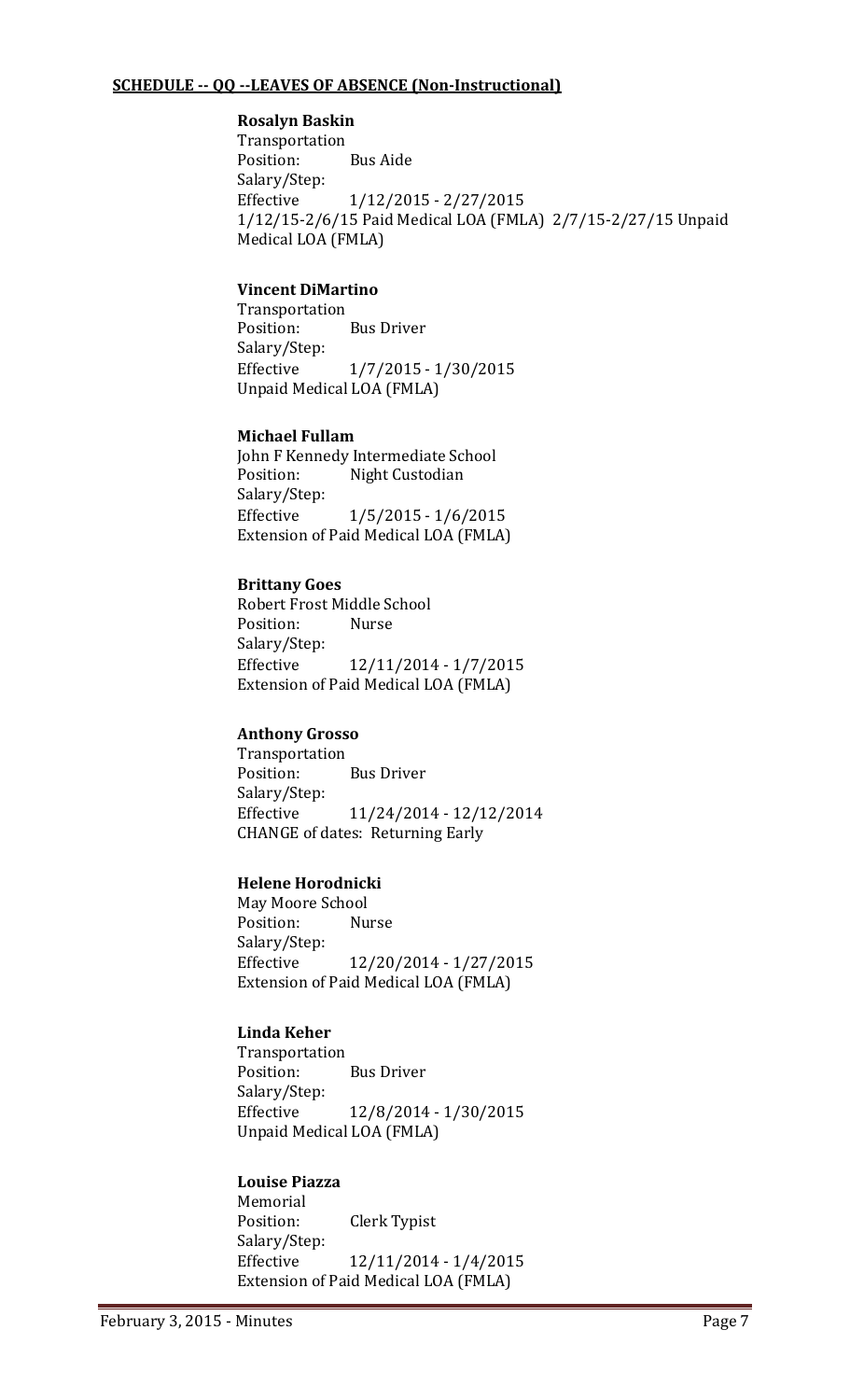## **Roselynn Reffi**

Transportation<br>Position: Non-Instructional Bus Aide Salary/Step: Effective 1/20/2015 - 1/30/2015 1/20/15-1/27/15 Paid Medical LOA (FMLA) 1/28/15-1/30/15 Unpaid Medical LOA (FMLA)

#### **Maureen Stewart**

John F Kennedy Intermediate School<br>Position: Mon-Instructional Te Non-Instructional Teacher Aide Salary/Step:<br>Effective Effective 12/19/2014 - 1/30/2015 12/19/14-1/21/15 Paid Medical LOA (FMLA) 1/22/15-1/30/15 Unpaid Medical LOA (FMLA)

#### **SCHEDULE -- TRN --TRANSFERS (Non-Instructional)**

**Louise Piazza** Robert Frost Middle School<br>Position: Clerk Typist Clerk Typist<br>No Change Salary/Step:<br>Effective  $1/6/2015$ Transfer from Publications to Robert Frost to fill vacancy due to retirement

# **INSTRUCTIONAL**

#### **SCHEDULE -- L --PART-TIME APPOINTMENTS (Instructional)**

#### **Kara Micucci**

Deer Park High School Position: .6 Psychologist<br>Salary/Step: \$91 Salary/Step: \$91,830 PhD/Step 13<br>Effective 1/29/2015 - 6/30/2015 Effective 1/29/2015 - 6/30/2015 Salary prorated at \$28,375

#### **SCHEDULE -- LR --LONG TERM SUBSTITUTE / LEAVE REPLACEMENT (LR) APPOINTMENTS (Instructional)**

# **Laura Hess**

District Wide Position: Long Term Sub (LR) Psychologist<br>Salary/Step: \$61,524 MA/Step 1 \$61,524 MA/Step 1 Effective 2/4/2015 - 6/30/2015 Salary prorated at \$27,685.80

## **Amanda Luciano**

District Wide<br>Position: Position: .4 Long Term Sub (LR) Psychologist<br>Salary/Step: \$61,524 MA/Step 1 Salary/Step: \$61,524 MA/Step 1<br>Effective 2/2/2015 - 6/30/2015  $2/2/2015 - 6/30/2015$ Salary prorated at \$12,304.80

## **Melissa Valentino**

Deer Park High School<br>Position: Long T Position: Long Term Sub (L/R) Math Teacher<br>Salary/Step: \$61,524 MA/Step 1 Salary/Step: \$61,524 MA/Step 1<br>Effective 1/29/2015 - 6/30/2015 Effective 1/29/2015 - 6/30/2015 Salary prorated at \$30,762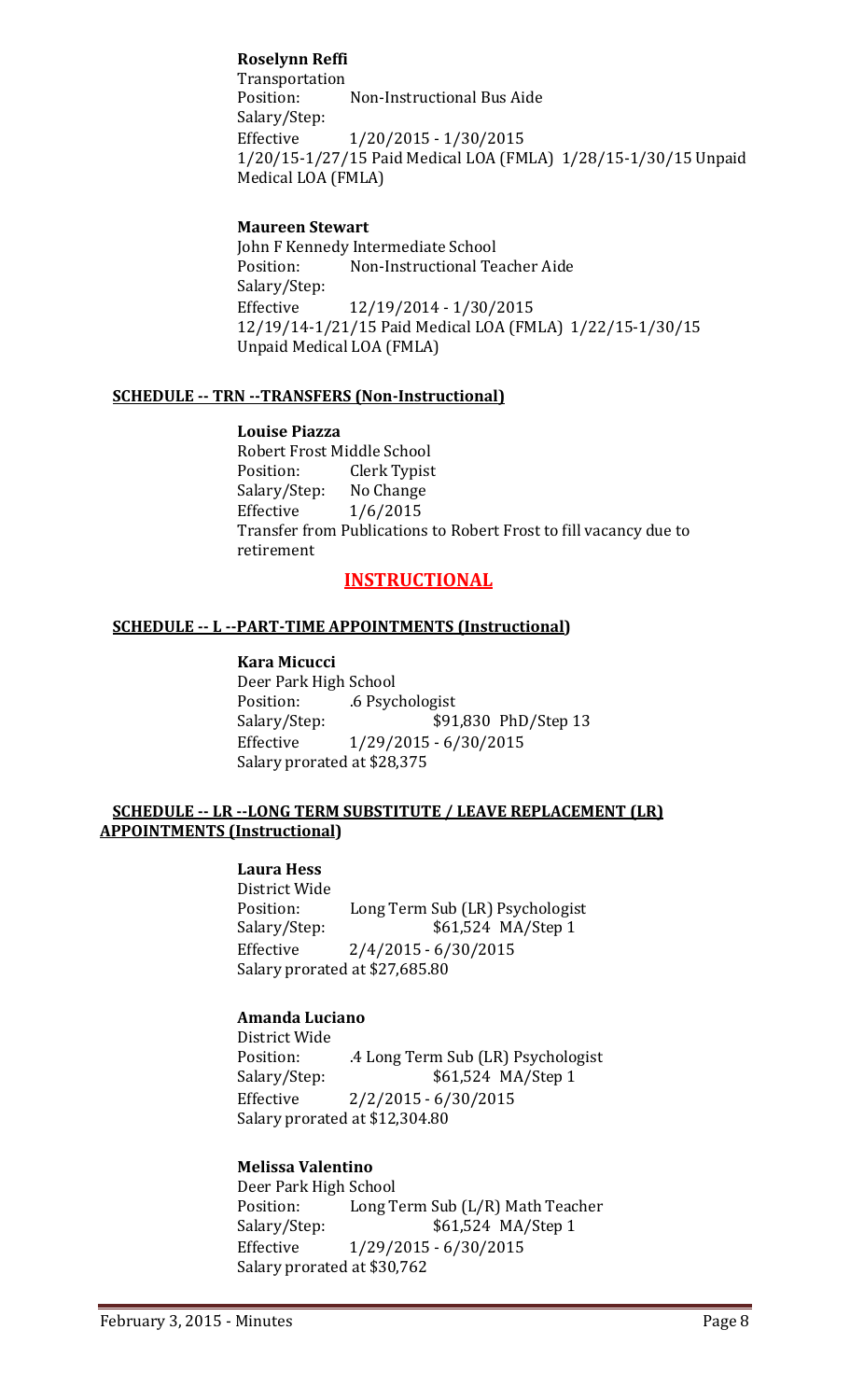#### **SCHEDULE -- NPS --PER DIEM SUBSTITUTES (Instructional)**

#### **Andrew Alderman**

District Wide Position: Per-Diem Substitute Teacher/Substitute T.A.<br>Salary/Step: \$100/70 per day Salary/Step: \$100/70 per day<br>Effective 1/14/2015 Effective 1/14/2015 Certification: Physical Education

#### **Brandy Chmela**

District Wide Position: Per-Diem Substitute Teacher/Substitute T.A<br>Salary/Step: \$100/70 per day Salary/Step: \$100/70 per day<br>Effective 1/14/2015 Effective 1/14/2015 Certifications: Early Childhood Ed, Childhood Ed 1-6

## **Justine Gallagher**

District Wide Position: Per-Diem Substitute Teacher/Substitute T.A.<br>Salary/Step: \$100/70 per day Salary/Step: \$100/70 per day<br>Effective 1/14/2015 Effective 1/14/2015 Certification: Social Studies 7-12

## **Veronique Galyardt**

District Wide Position: Per-Diem Substitute Teacher/Substitute T.A.<br>Salary/Step: \$100/70 per day Salary/Step: \$100/70 per day<br>Effective 1/14/2015 Effective 1/14/2015 Certification: Visual Arts

## **Richard Lee**

District Wide<br>Position: Position: Per-Diem Substitute Teacher/Substitute T.A.<br>Salary/Step: \$100/70 per day Salary/Step: \$100/70 per day<br>Effective 1/14/2015 Effective 1/14/2015 Certification: Physical Education

## **Nancy Massey**

District Wide Position: Per-Diem Substitute Teacher/Substitute T.A<br>Salary/Step: \$100/70 per day Salary/Step: \$100/70 per day<br>Effective 1/14/2015 Effective 1/14/2015 Certifications: Childhood Ed 1-6, Early Childhood Ed B-2, Stud w/ Dis 1- 6, Stud w/ Dis B-2, Generalist Middle Childhood Ed 5-9

## **Roseanna Napolitano**

District Wide<br>Position: Position: Per-Diem Substitute Teacher/Substitute T.A<br>Salary/Step: \$100/70 per day Salary/Step: \$100/70 per day<br>Effective 1/14/2015 Effective 1/14/2015 Certifications: Literacy B-6, Stud w/ Dis 1-6, Stud w/ Dis B-2, Childhood Ed 1-6, Childhood Ed B-2

## **Eileen Nazzaro**

District Wide<br>Position: Position: Per-Diem Substitute Teacher/Substitute T.A<br>Salary/Step: \$100/70 per day \$100/70 per day Effective 1/14/2015 Certifications: Math 7-12, Math Ext 5-6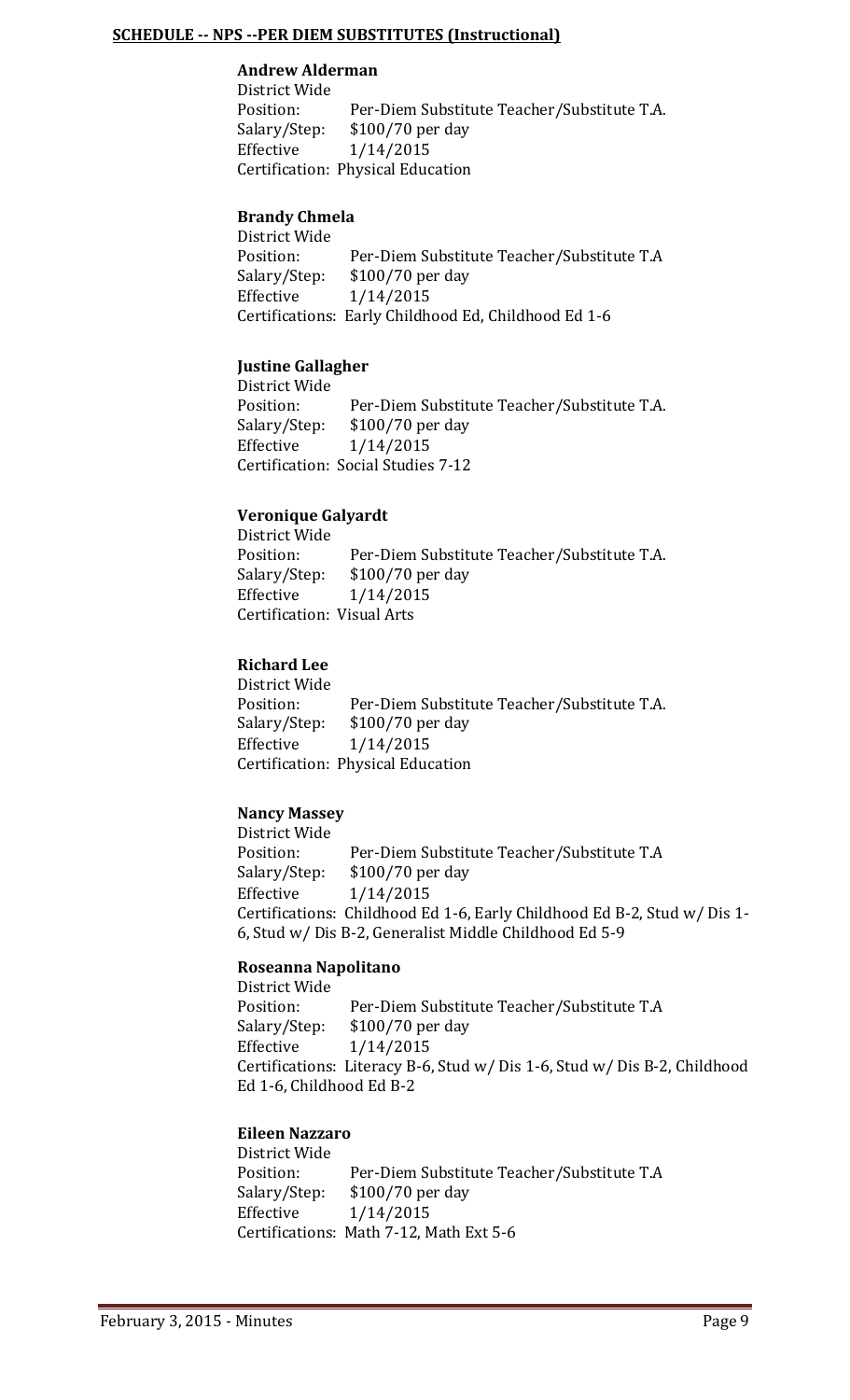## **Melissa Negri**

District Wide Position: Per-Diem Substitute Teacher/Substitute T.A<br>Salary/Step: \$100/70 per day Salary/Step: \$100/70 per day<br>Effective 1/14/2015 Effective 1/14/2015 Certification: Students w Dis 1-6

#### **Samantha Orellana**

District Wide Position: Per-Diem Substitute Teacher/Substitute T.A.<br>Salary/Step: \$100/70 per day Salary/Step: \$100/70 per day<br>Effective 1/14/2015 Effective 1/14/2015 Certifications: General Science 7-12, Biology 7-12

#### **Sarah Schapira**

District Wide Position: Per-Diem Substitute Teacher/Substitute T.A<br>Salary/Step: \$100/70 per day Salary/Step: \$100/70 per day<br>Effective 1/14/2015  $1/14/2015$ Certification: Visual Arts

#### **Christine Schifaudo**

District Wide Position: Per-Diem Substitute Teacher/Substitute T.A<br>Salary/Step: \$100/70 per day Salary/Step: \$100/70 per day<br>Effective 1/14/2015 Effective 1/14/2015 Certification: Social Studies 7-12

## **Alyssa Sciarrino**

District Wide Position: Per-Diem Substitute Teacher/Substitute T.A.<br>Salary/Step: \$110/70 per day Salary/Step: \$110/70 per day<br>Effective 2/2/2015  $2/2/2015$ Certification: Music K-12

#### **Nicole Turner**

District Wide<br>Position: Position: Per-Diem Substitute Teacher/Substitute T.A.<br>Salary/Step: \$110/70 per day Salary/Step: \$110/70 per day<br>Effective 2/2/2015 Effective 2/2/2015 Certification: Childhood Ed 1-6

#### **SCHEDULE -- NS --PERMANENT SUBSTITUTES (Instructional)**

# **Michael Munoz**

Deer Park High School<br>Position: Perma Permanent Substitute Teacher<br>\$115/day Salary/Step:<br>Effective  $1/5/2015 - 5/31/2015$ 

## **SCHEDULE -- O --RESIGNATIONS / RETIREMENTS / REMOVALS / TERMINATIONS (Instructional)**

#### **Rosalind Orofino**

John F Kennedy Intermediate School<br>Position: Flementary Teacher **Elementary Teacher** Salary/Step:<br>Effective  $7/1/2015$ Resignation for the purpose of Retirement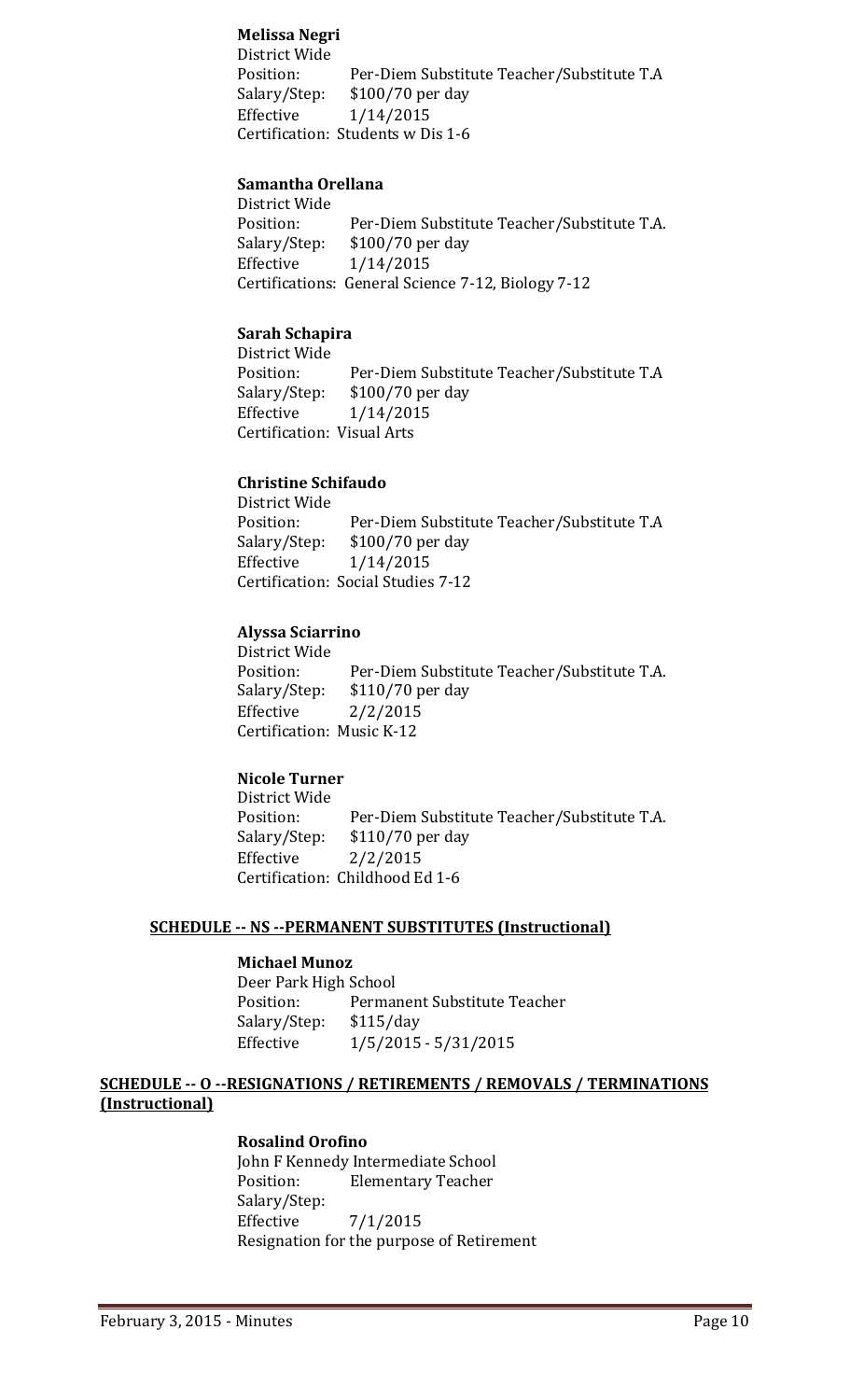**Geeta Vir** Deer Park High School<br>Position: Perma Permanent Substitute/Per-Diem Substitute Teacher Salary/Step: Effective 1/9/2015 Resignation. No outstanding obligation to the district.

#### **SCHEDULE -- Q --LEAVES OF ABSENCE (Instructional)**

#### **Jessica Adamo**

Deer Park High School<br>Position: Math T **Math Teacher** Salary/Step: Effective 1/29/2015 - 6/30/2015 Extension of Unpaid Child Rearing Leave

#### **Katherine Alvich**

Deer Park High School<br>Position: Guidan **Guidance Counselor** Salary/Step: Effective 12/15/2014 - 4/2/2015 CHANGE of dates: 12/15/14-12/19/14 Paid Medical LOA 12/20/14- 3/6/15 Paid Maternity LOA (FMLA) 3/7/15-4/2/15 Unpaid Remainder of FMLA

#### **Sheryl Deacon**

Deer Park High School Health Teacher Salary/Step:<br>Effective  $2/5/2015 - 4/20/2015$ Paid Medical LOA (FMLA)

## **Carole DiPietrantonio**

Robert Frost Middle School<br>Position: Special Edu **Special Education Teacher** Salary/Step: Effective 12/19/2014 - 1/30/2015 Paid Medical LOA (FMLA)

#### **Jenny Dixon**

John F Kennedy Intermediate School<br>Position: Special Education Tea **Special Education Teacher** Salary/Step: Effective 12/16/2014 - 12/19/2014 Extension of Paid Medical LOA (FMLA)

## **Linda Ferguson**

John Quincy Adams School **Teaching Assistant** Salary/Step: Effective 11/19/2014 - 3/20/2015 11/19/14-12/31/14 Paid Medical LOA 1/1/15-3/20/15 Unpaid Medical LOA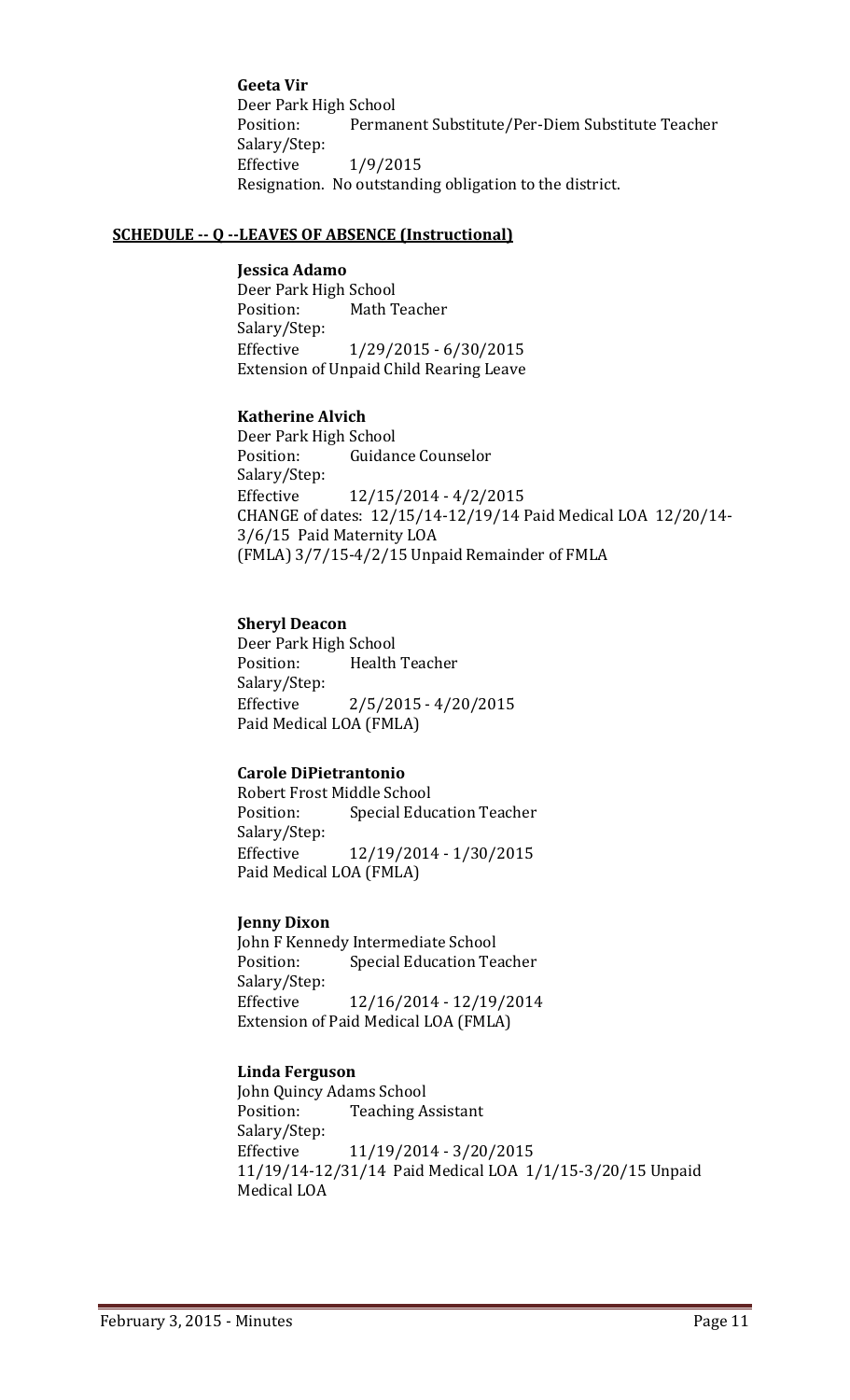## **Michelle Franco**

May Moore School<br>Position: Spe **Special Education Teacher** Salary/Step: Effective 1/17/2015 - 2/13/2015 Extension of Paid Maternity LOA (FMLA)

#### **Ardis Gerrie**

May Moore School<br>Position: Rea Reading Teacher Salary/Step:<br>Effective Effective 10/28/2014 - 2/27/2015 CHANGE of dates to: 10/28/14-12/12/14 Paid Medical LOA 12/13/14-2/27/15 Paid Maternity LOA (FMLA)

#### **Angela Giannotti**

John F Kennedy Intermediate School<br>Position: Special Education Te **Special Education Teacher** Salary/Step:<br>Effective Effective 12/20/2014 - 1/30/2015 Extension of Paid Medical LOA

## **Suzanne Pawluk**

May Moore School<br>Position: Psy Psychologist Salary/Step: Effective 1/28/2015 - 6/30/2015 Extension of Unpaid Child Rearing Leave

#### **Jamie Royle**

May Moore School<br>Position: Ele **Elementary Teacher** Salary/Step: Effective 1/3/2015 - 1/19/2015 1/3/15-1/14/15 Paid Maternity LOA (FMLA) 1/15/15-1/19/15 Unpaid Maternity LOA (FMLA)

## **Jamie Royle**

May Moore School<br>Position: Ele **Elementary Teacher** Salary/Step: Effective 1/3/2015 - 1/19/2015 Changed to All Paid Maternity LOA (FMLA)

## **Audrey Schulter**

John F Kennedy Intermediate School<br>Position: Flementary Teacher **Elementary Teacher** Salary/Step: Effective 12/11/2014 - 1/23/2015 Paid Medical LOA (FMLA)

#### **Jeremy Smith**

May Moore School<br>Position: Tea **Teaching Assistant** Salary/Step: Effective 12/19/2014 - 1/19/2015 Changed to ALL Paid Medical LOA (FMLA)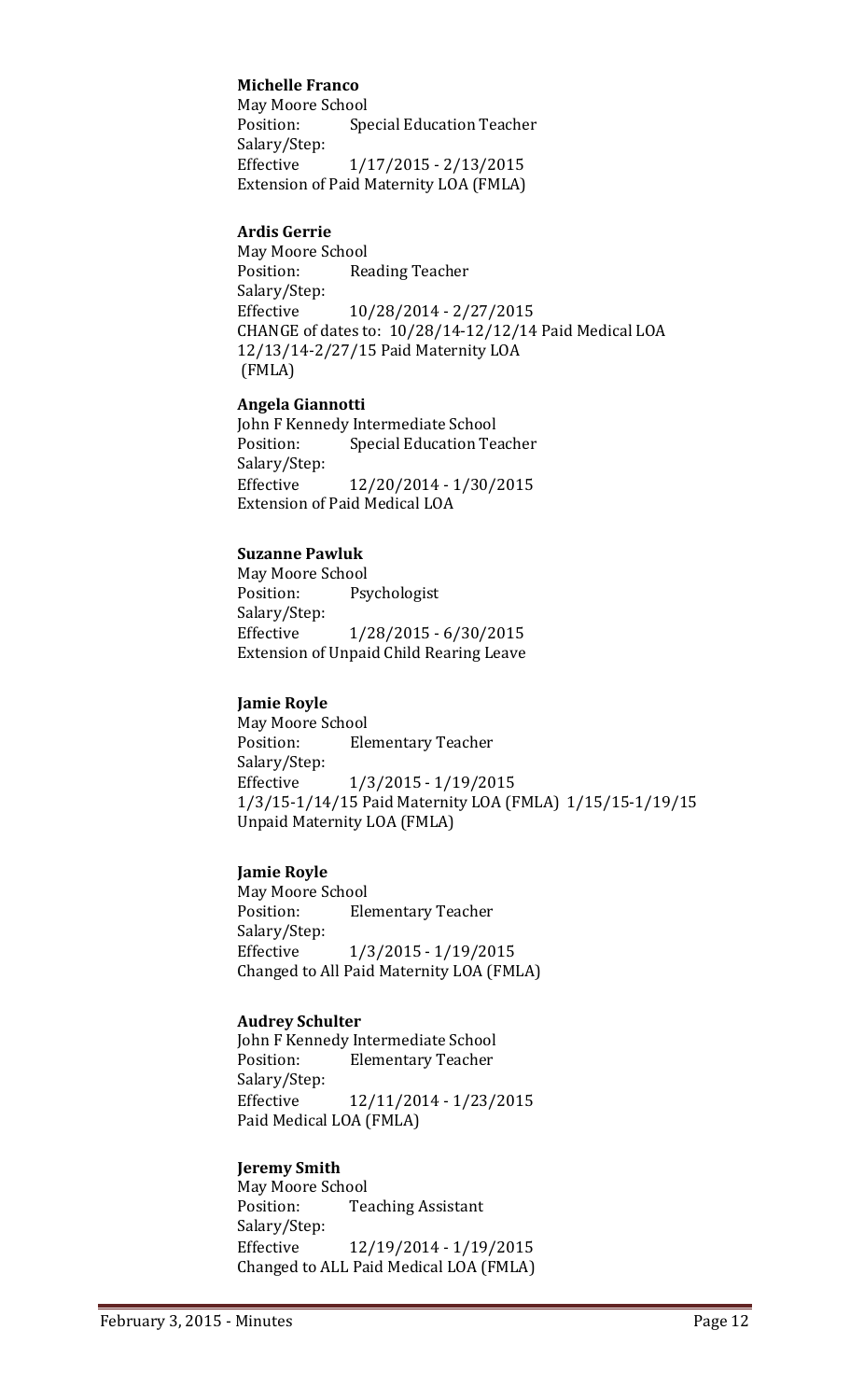## **Jeremy Smith**

May Moore School<br>Position: Tea **Teaching Assistant** Salary/Step:<br>Effective Effective 12/19/2014 - 1/19/2015 12/19/14-1/15/15 Paid Medical LOA (FMLA) 1/16/15-1/19/15 Unpaid Medical LOA (FMLA)

#### **SCHEDULE -- TA --PROBATIONARY TEACHING ASSISTANT (Instructional)**

#### **Regina Lamanna**

May Moore School<br>Position: Pro Probationary Teaching Assistant<br>\$26,541 Salary/Step:<br>Effective  $1/5/2015 - 1/4/2018$ Salary prorated at \$15,924.60

#### **Patricia Myers**

Deer Park High School<br>Position: Probat Probationary Teaching Assistant<br>\$26,541 Salary/Step:<br>Effective Effective 12/15/2014 - 12/14/2017 Salary prorated at \$16,588

#### **SCHEDULE -- TTPA --TEMPORARY ASSIGNMENT (Instructional)**

#### **Janet Ciurleo**

Deer Park High School<br>Position: Teachi Teaching Assistant for After School Social Skills Program \$16/hour Salary/Step:<br>Effective  $9/1/2014 - 6/30/2015$ 

## **David DePrima**

Deer Park High School<br>Position: Teache Teacher of After School Social Skills Program<br>\$33.45/hour Salary/Step:<br>Effective  $9/1/2014 - 6/30/2015$ 

#### **Kelly Intartaglia**

Robert Frost Middle School<br>Position: After School After School Social Skills Teaching Assistant \$16/hour Salary/Step:<br>Effective  $1/5/2015 - 6/30/2015$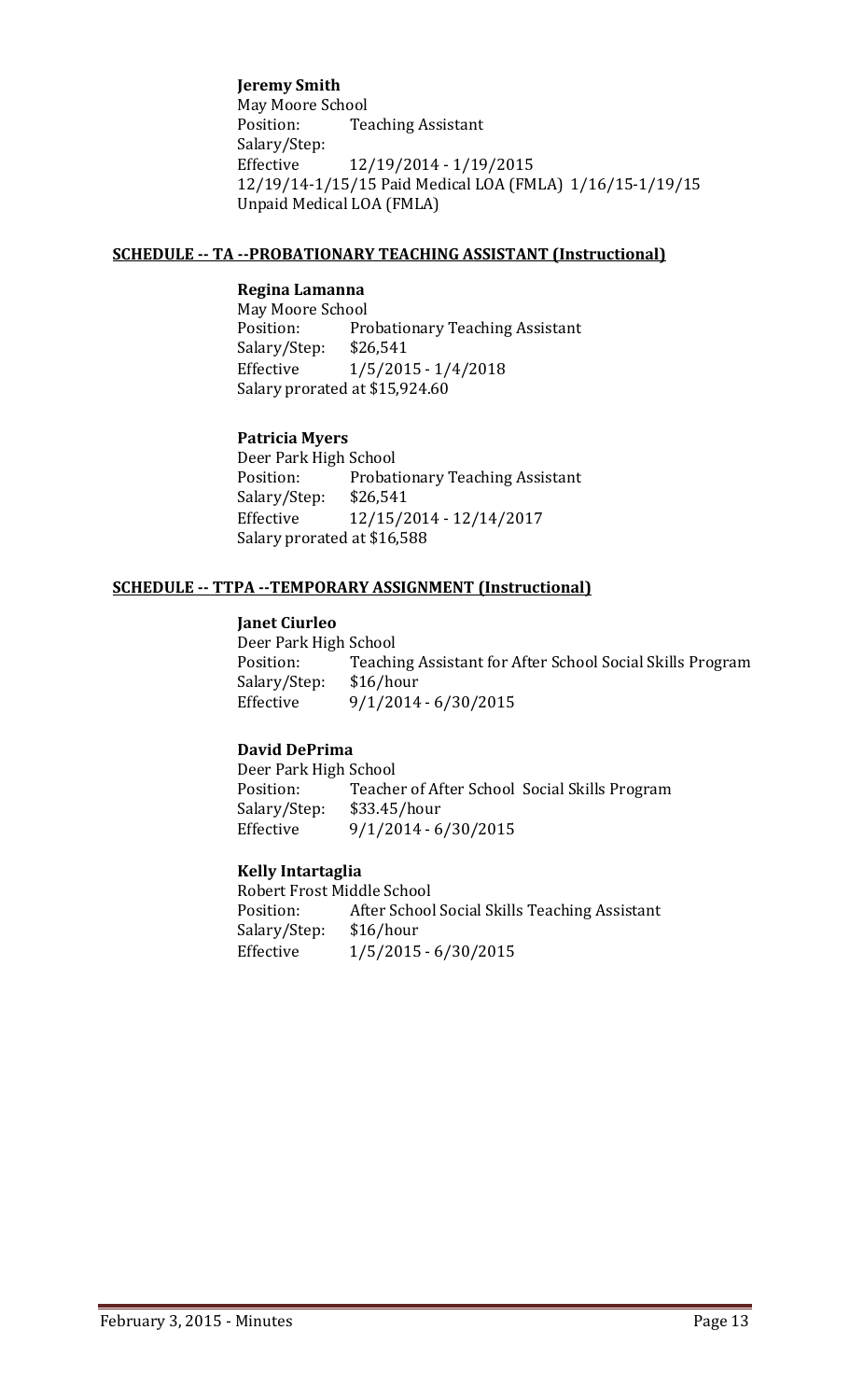# **SCHEDULE 15/BP-760 – SCHEDULE OF BILLS PAYABLE**

| General*                        | # 23                 | 12/31/2014 | \$1,058,887.72 |
|---------------------------------|----------------------|------------|----------------|
| Federal*                        | # 14                 | 12/31/2014 | \$6,732.33     |
| School Lunch*                   | # 10                 | 12/31/2014 | \$165,086.27   |
| Medicare Reimbursement*         | # 24                 | 12/31/2014 | \$161,899.00   |
| <b>WORKERS' COMP.*</b>          | Daily Check Register | 12/17/2014 | \$10,036.67    |
| <b>WORKERS' COMP.*</b>          | Daily Check Register | 12/17/2014 | \$18,212.12    |
| General*                        | # 22                 | 12/31/2014 | \$886,015.99   |
| General*                        | # 26                 | 1/31/2015  | \$397,467.53   |
| Federal*                        | # 15                 | 1/31/2015  | \$116,123.77   |
| School Lunch*                   | # 11                 | 1/31/2015  | \$141,363.98   |
| Trust & Agency*                 | # 6                  | 12/31/2014 | \$2,287,093.02 |
| <b>WORKERS' COMP.*</b>          | Daily Check Register | 12/16/2014 | \$9,757.98     |
| <b>WORKERS' COMP.*</b>          | Daily Check Register | 12/18/2014 | \$3,573.86     |
| <b>WORKERS' COMP.*</b>          | Daily Check Register | 12/18/2014 | \$8,219.19     |
| General                         | # 29                 | 1/31/2015  | \$1,738,437.08 |
| Federal                         | # 16                 | 1/31/2015  | \$1,538.82     |
| School Lunch<br><b>WORKERS'</b> | # 12                 | 1/31/2015  | \$172,210.44   |
| COMP.<br><b>WORKERS'</b>        | Daily Check Register | 1/6/2015   | \$9,518.38     |
| COMP.<br><b>WORKERS'</b>        | Daily Check Register | 1/12/2015  | \$10,818.08    |
| COMP.                           | Daily Check Register | 1/13/2015  | \$848.00       |
|                                 |                      |            |                |

# **SCHEDULE 15-D-1 – HVAC REPAIRS & SERVICES**

Bids for Bid # BDP15-001 HVAC Repairs and Service were received and opened at 11:00 AM on January 21, 2015.

Bids were advertised in Newsday and on the Empire State Purchasing Group website at [www.empirestatebidsystem.com.](http://www.empirestatebidsystem.com/) Forms and specifications were processed in accordance with Section 103 of the General Municipal Law.

Bids were received from the following vendors:

Best Climate Control Corp.  $$85/hour$  for certified mechanic, \$85/ hour for mechanic's helper<br>EMCOR Services  $$135/hour$  for certified mechanic, \$135/hour for mechanic's helpe \$135/hour for certified mechanic, \$135/hour for mechanic's helper Commercial Instrumentation Services \$80/hour for certified mechanic, \$70/hour for mechanic's helper \$87/hour for certified mechanic, \$75/hour for mechanic's helper

Present at bid opening: Concetta Bertelle, Account Clerk Typist for Lauren von Ende, Purchasing Agent; Linda Melendez, Recorder; and Kirk J. Gostkowski, Plant Facilities Administrator. The vendors in attendance were Herman van Vliet, EMCOR; Sean Murphy, Commercial Instrumentation Services; Irving Martinez, Best Climate Control; and David Dutch, Ultimate Power.

It is recommended that the bid be awarded to the following vendors as the primary and secondary lowest responsible bidders meeting specifications:

Commercial Instrumentation Services \$80/hour for certified mechanic, \$70/hour for mechanic's helper Ultimate Power Inc.  $$87/hour$  for certified mechanic, \$75/hour for mechanic's helper

## **SCHEDULE 15-E-380 - EXPLANATION OF BUDGETARY TRANSFERS** #T8

# **SCHEDULE 14-F-261, 15-F-262 & 263 - CONTRACT REPORTS**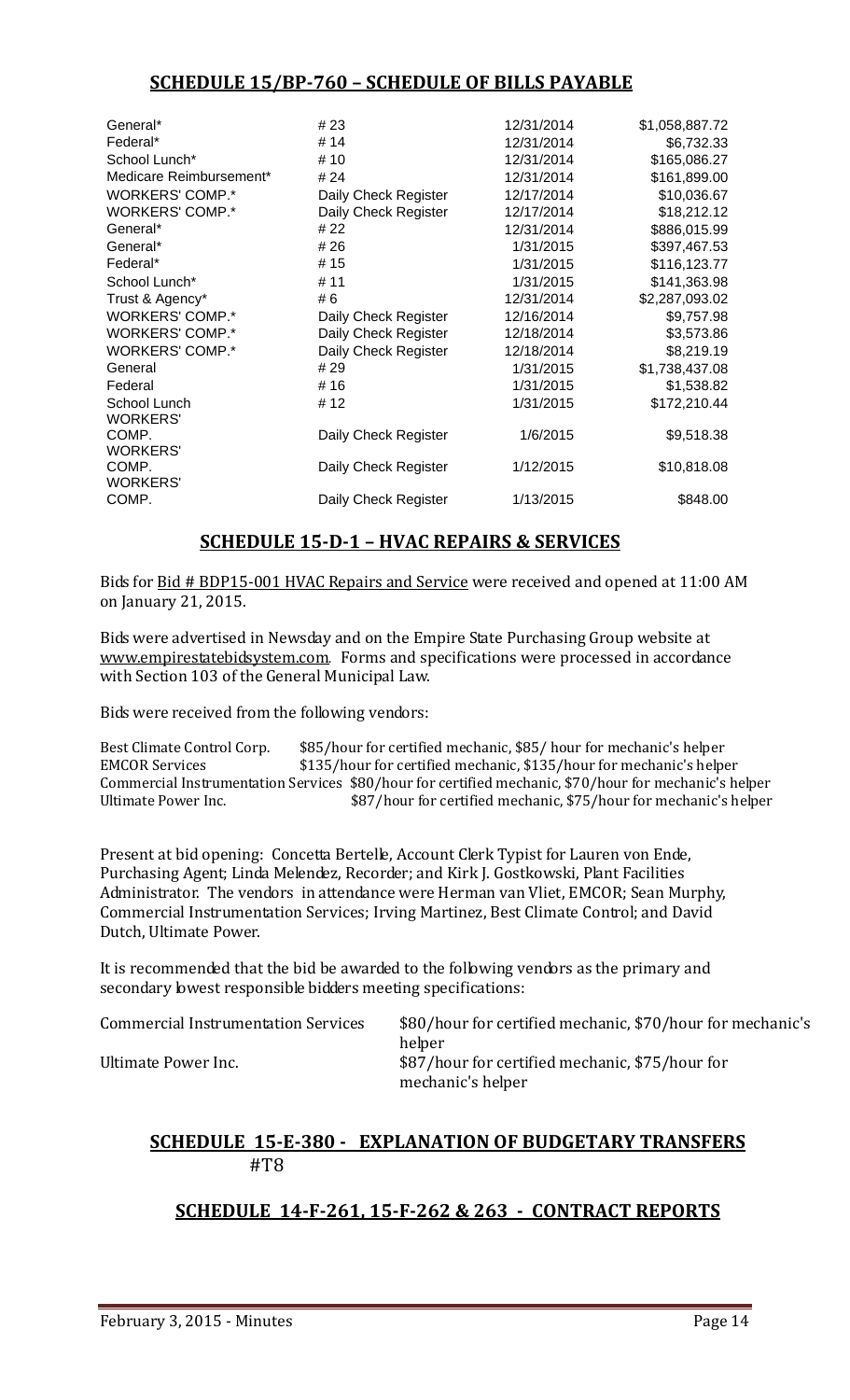## **SCHEDULE 1-H-15 – HOME TEACHING (regular & S/E)**  (confidential)

## **SCHEDULE 1-S-15 – SPECIAL TRANSPORTATION**  (confidential)

**SCHEDULE 1-SE-15 - COMMITTEE RECOMMENDATIONS** (confidential)

| <b>RECEIPT</b>   | Upon a motion by Mr. Marino, seconded by Mr. Centamore,   |
|------------------|-----------------------------------------------------------|
| OF               | the Board of Education unanimously approved the following |
| <b>SCHEDULES</b> | Receipt of Schedules collectively:                        |

## **SCHEDULE 15-A-428 – TREASURERS REPORT**

| <b>Statement of Revenues -</b> | General Fund -<br>General Fund -<br>Federal Fund -<br>Federal Fund -<br>School Lunch Fund<br>School Lunch Fund | November<br>December<br>November<br>December<br>November<br>December |
|--------------------------------|----------------------------------------------------------------------------------------------------------------|----------------------------------------------------------------------|
| Treasurer's Report             | November<br>December                                                                                           |                                                                      |
| Cash Flow -                    | November<br>December                                                                                           |                                                                      |
| Claims Audit Report -          | November 1, 2014 - November 30, 2014<br>December 1, 2014 - December 31, 2014                                   |                                                                      |

## **SCHEDULE 15-B-758 - APPROPRIATION BUDGET STATUS REPORT**

| <b>Appropriation Budget Status Report</b> | General Fund -<br>Capital Fund (Regular/Bond) -<br>School Lunch Fund<br>Federal Fund -                                                                            | November/December<br>November/December<br>November/December<br>November/December |
|-------------------------------------------|-------------------------------------------------------------------------------------------------------------------------------------------------------------------|----------------------------------------------------------------------------------|
| Extra-Classroom Activities Funds          | High School -                                                                                                                                                     | November<br>December                                                             |
|                                           | Robert Frost -                                                                                                                                                    | November<br>December                                                             |
| <b>Trial Balance</b>                      | General Fund<br>Workers' Comp. &                                                                                                                                  |                                                                                  |
| July/December                             | Unemployment<br><b>Federal Fund</b><br><b>Capital Projects</b><br>Trust & Agency<br><b>Private Purpose Trust</b><br><b>Flexible Benefits</b><br>School Lunch Fund |                                                                                  |